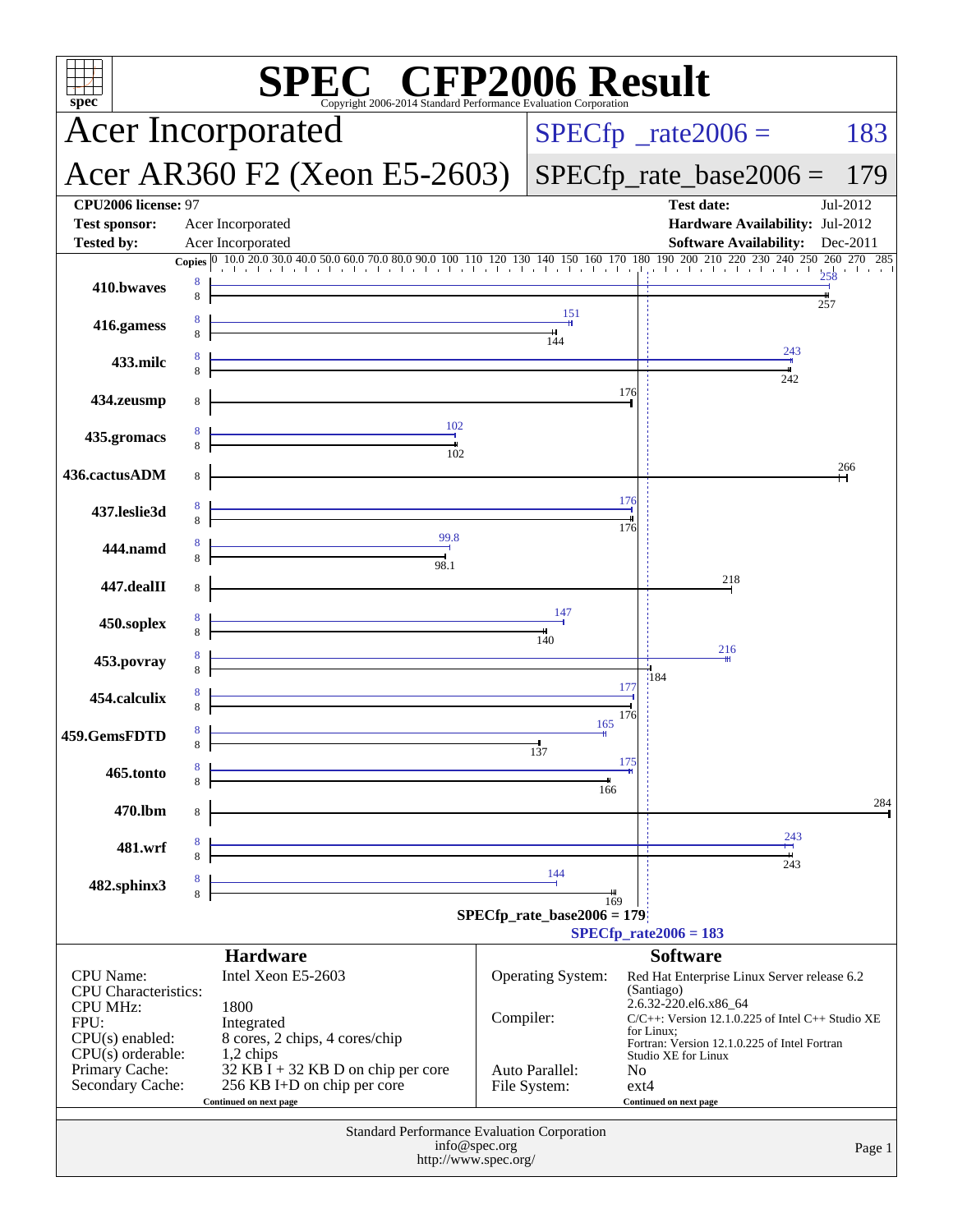| <b>SPEC CFP2006 Result</b><br>$spec^*$<br>Copyright 2006-2014 Standard Performance Evaluation Corporation |                                                                                                                    |  |                                                                             |                                                                  |            |  |  |  |
|-----------------------------------------------------------------------------------------------------------|--------------------------------------------------------------------------------------------------------------------|--|-----------------------------------------------------------------------------|------------------------------------------------------------------|------------|--|--|--|
| <b>Acer Incorporated</b>                                                                                  |                                                                                                                    |  |                                                                             | $SPECfp\_rate2006 =$                                             | 183        |  |  |  |
| Acer AR360 F2 (Xeon E5-2603)<br>$SPECfp_rate\_base2006 =$<br>179                                          |                                                                                                                    |  |                                                                             |                                                                  |            |  |  |  |
| CPU2006 license: 97<br><b>Test date:</b><br>$Jul-2012$                                                    |                                                                                                                    |  |                                                                             |                                                                  |            |  |  |  |
| <b>Test sponsor:</b>                                                                                      | Hardware Availability: Jul-2012<br>Acer Incorporated                                                               |  |                                                                             |                                                                  |            |  |  |  |
| <b>Tested by:</b>                                                                                         | Acer Incorporated                                                                                                  |  |                                                                             | <b>Software Availability:</b>                                    | $Dec-2011$ |  |  |  |
| L3 Cache:<br>Other Cache:<br>Memory:<br>Disk Subsystem:<br>Other Hardware:                                | 10 MB I+D on chip per chip<br>None<br>128 GB (16 x 8 GB 2Rx4 PC3L-10600R-9, ECC)<br>1 x 2 TB SAS, 7200 RPM<br>None |  | <b>System State:</b><br>Base Pointers:<br>Peak Pointers:<br>Other Software: | Run level 3 (multi-user)<br>$32/64$ -bit<br>$32/64$ -bit<br>None |            |  |  |  |
| <b>Results Table</b>                                                                                      |                                                                                                                    |  |                                                                             |                                                                  |            |  |  |  |
|                                                                                                           | <b>Base</b>                                                                                                        |  | <b>Peak</b>                                                                 |                                                                  |            |  |  |  |

|                                                                                                          | dasc          |                |       | 1 can          |       |                |             |                |                |              |                |              |                |              |
|----------------------------------------------------------------------------------------------------------|---------------|----------------|-------|----------------|-------|----------------|-------------|----------------|----------------|--------------|----------------|--------------|----------------|--------------|
| <b>Benchmark</b>                                                                                         | <b>Copies</b> | <b>Seconds</b> | Ratio | <b>Seconds</b> | Ratio | <b>Seconds</b> | Ratio       | <b>Copies</b>  | <b>Seconds</b> | <b>Ratio</b> | <b>Seconds</b> | <b>Ratio</b> | <b>Seconds</b> | <b>Ratio</b> |
| 410.bwayes                                                                                               | 8             | 423            | 257   | 422            | 257   | 421            | 258         | 8              | 421            | 258          | 421            | 258          | 421            | 258          |
| 416.gamess                                                                                               | 8             | 1084           | 144   | 1098           | 143   | 1087           | 144         | 8              | 1046           | 150          | 1036           | 151          | 1038           | <b>151</b>   |
| $433$ .milc                                                                                              | 8             | 303            | 242   | 304            | 241   | 303            | 242         | 8              | 303            | 242          | 302            | 243          | 302            | 243          |
| 434.zeusmp                                                                                               | 8             | 413            | 176   | 414            | 176   | 415            | 175         | 8              | 413            | 176          | 414            | 176          | 415            | 175          |
| 435.gromacs                                                                                              | 8             | 557            | 102   | 555            | 103   | 559            | 102         | 8              | 560            | 102          | 560            | 102          | 557            | 102          |
| 436.cactusADM                                                                                            | 8             | 364            | 263   | 359            | 266   | 360            | 266         | 8              | 364            | 263          | 359            | 266          | 360            | 266          |
| 437.leslie3d                                                                                             | 8             | 426            | 176   | 429            | 175   | 427            | 176         | 8              | 428            | 176          | 427            | 176          | 427            | <u>176</u>   |
| 444.namd                                                                                                 | 8             | 655            | 98.0  | 654            | 98.1  | 654            | <u>98.1</u> | 8              | 643            | 99.8         | 643            | 99.8         | 643            | 99.8         |
| 447.dealII                                                                                               | 8             | 421            | 218   | 421            | 218   | 421            | 217         | 8              | 421            | 218          | 421            | 218          | 421            | 217          |
| $450$ .soplex                                                                                            | 8             | 480            | 139   | 477            | 140   | 476            | 140         | 8              | 452            | 147          | 453            | 147          | 453            | 147          |
| $453$ .povray                                                                                            | 8             | 231            | 184   | 232            | 184   | 232            | 184         | 8              | 196            | 217          | 197            | 216          | 198            | 215          |
| 454.calculix                                                                                             | 8             | 375            | 176   | 375            | 176   | 376            | 176         | 8              | 374            | 177          | 374            | 177          | 374            | 176          |
| 459.GemsFDTD                                                                                             | 8             | 616            | 138   | 619            | 137   | 619            | 137         | 8              | 518            | 164          | 515            | 165          | 514            | 165          |
| 465.tonto                                                                                                | 8             | 474            | 166   | 475            | 166   | 472            | 167         | 8              | 451            | 175          | 447            | 176          | 449            | <u>175</u>   |
| 470.1bm                                                                                                  |               | 388            | 284   | 388            | 283   | 387            | 284         | 8              | 388            | 284          | 388            | 283          | 387            | 284          |
| 481.wrf                                                                                                  | 8             | 368            | 243   | 368            | 243   | 370            | 242         | 8              | 372            | 240          | 367            | 244          | 367            | 243          |
| 482.sphinx3                                                                                              | $\mathbf{8}$  | 922            | 169   | 930            | 168   | 925            | 169         | $\overline{8}$ | 1080           | 144          | 1078           | 145          | 1080           | 144          |
| Results appear in the order in which they were run. Bold underlined text indicates a median measurement. |               |                |       |                |       |                |             |                |                |              |                |              |                |              |

#### **[Submit Notes](http://www.spec.org/auto/cpu2006/Docs/result-fields.html#SubmitNotes)**

 The numactl mechanism was used to bind copies to processors. The config file option 'submit' was used to generate numactl commands to bind each copy to a specific processor. For details, please see the config file.

#### **[Operating System Notes](http://www.spec.org/auto/cpu2006/Docs/result-fields.html#OperatingSystemNotes)**

Stack size set to unlimited using "ulimit -s unlimited"

#### **[Platform Notes](http://www.spec.org/auto/cpu2006/Docs/result-fields.html#PlatformNotes)**

 Sysinfo program /usr/cpu2006/config/sysinfo.rev6800 \$Rev: 6800 \$ \$Date:: 2011-10-11 #\$ 6f2ebdff5032aaa42e583f96b07f99d3 running on localhost.localdomain Fri Jul 13 18:35:06 2012

Continued on next page

Standard Performance Evaluation Corporation [info@spec.org](mailto:info@spec.org) <http://www.spec.org/>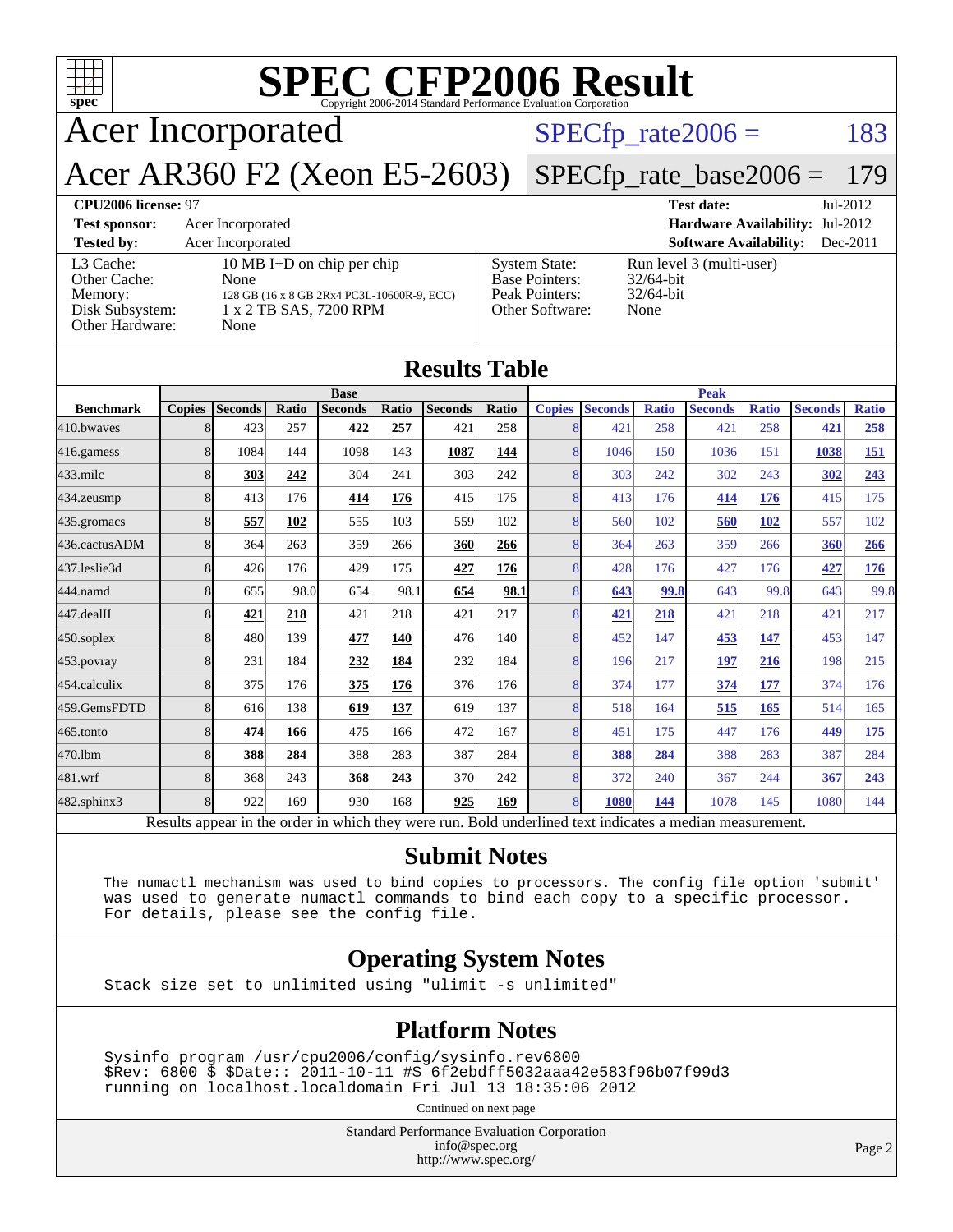| <b>SPEC CFP2006 Result</b><br>$spec^{\circ}$<br>Copyright 2006-2014 Standard Performance Evaluation Corporation |                                                                                                                                                                                                                                                                                                                                                                                                                                                                                                                                                                                                                                                                                                                                                                                                                                                                                                                                                                                                                                                                                                                                                                                                                                                                                                                                                                                                                                                                                                                                               |                                                                                                            |  |  |  |  |  |  |
|-----------------------------------------------------------------------------------------------------------------|-----------------------------------------------------------------------------------------------------------------------------------------------------------------------------------------------------------------------------------------------------------------------------------------------------------------------------------------------------------------------------------------------------------------------------------------------------------------------------------------------------------------------------------------------------------------------------------------------------------------------------------------------------------------------------------------------------------------------------------------------------------------------------------------------------------------------------------------------------------------------------------------------------------------------------------------------------------------------------------------------------------------------------------------------------------------------------------------------------------------------------------------------------------------------------------------------------------------------------------------------------------------------------------------------------------------------------------------------------------------------------------------------------------------------------------------------------------------------------------------------------------------------------------------------|------------------------------------------------------------------------------------------------------------|--|--|--|--|--|--|
|                                                                                                                 | <b>Acer Incorporated</b>                                                                                                                                                                                                                                                                                                                                                                                                                                                                                                                                                                                                                                                                                                                                                                                                                                                                                                                                                                                                                                                                                                                                                                                                                                                                                                                                                                                                                                                                                                                      | 183<br>$SPECfp\_rate2006 =$                                                                                |  |  |  |  |  |  |
|                                                                                                                 | Acer AR360 F2 (Xeon E5-2603)                                                                                                                                                                                                                                                                                                                                                                                                                                                                                                                                                                                                                                                                                                                                                                                                                                                                                                                                                                                                                                                                                                                                                                                                                                                                                                                                                                                                                                                                                                                  | $SPECfp_rate\_base2006 =$<br>179                                                                           |  |  |  |  |  |  |
| CPU2006 license: 97<br><b>Test sponsor:</b><br><b>Tested by:</b>                                                | Acer Incorporated<br>Acer Incorporated                                                                                                                                                                                                                                                                                                                                                                                                                                                                                                                                                                                                                                                                                                                                                                                                                                                                                                                                                                                                                                                                                                                                                                                                                                                                                                                                                                                                                                                                                                        | <b>Test date:</b><br>Jul-2012<br>Hardware Availability: Jul-2012<br><b>Software Availability:</b> Dec-2011 |  |  |  |  |  |  |
| <b>Platform Notes (Continued)</b>                                                                               |                                                                                                                                                                                                                                                                                                                                                                                                                                                                                                                                                                                                                                                                                                                                                                                                                                                                                                                                                                                                                                                                                                                                                                                                                                                                                                                                                                                                                                                                                                                                               |                                                                                                            |  |  |  |  |  |  |
| MemTotal:<br>uname $-a$ :<br>Memory:                                                                            | This section contains SUT (System Under Test) info as seen by<br>some common utilities. To remove or add to this section, see:<br>http://www.spec.org/cpu2006/Docs/config.html#sysinfo<br>From /proc/cpuinfo<br>model name : Intel(R) Xeon(R) CPU E5-2603 0 @ 1.80GHz<br>2 "physical id"s (chips)<br>8 "processors"<br>cores, siblings (Caution: counting these is hw and system dependent.<br>following excerpts from /proc/cpuinfo might not be reliable. Use with<br>caution.)<br>cpu cores $: 4$<br>sibling: 4<br>physical 0: cores 0 1 2 3<br>physical 1: cores 0 1 2 3<br>cache size : $10240$ KB<br>From /proc/meminfo<br>132132504 kB<br>HugePages_Total:<br>0<br>Hugepagesize:<br>2048 kB<br>/usr/bin/lsb_release -d<br>Red Hat Enterprise Linux Server release 6.2 (Santiago)<br>From /etc/*release* /etc/*version*<br>redhat-release: Red Hat Enterprise Linux Server release 6.2 (Santiago)<br>system-release: Red Hat Enterprise Linux Server release 6.2 (Santiago)<br>system-release-cpe: cpe:/o:redhat:enterprise_linux:6server:ga:server<br>Linux localhost.localdomain 2.6.32-220.el6.x86_64 #1 SMP Wed Nov 9 08:03:13<br>EST 2011 x86 64 x86 64 x86 64 GNU/Linux<br>run-level 3 Jul 13 18:33<br>SPEC is set to: /usr/cpu2006<br>Filesystem<br>Size Used Avail Use% Mounted on<br>Type<br>/dev/mapper/VolGroup-lv_root<br>ext4<br>338G 113G 209G 35% /<br>Additional information from dmidecode:<br>14x Hynix Semiconducto HMT31GR7BFR4A 8 GB 1066 MHz 1 rank<br>2x Hynix Semiconductor HMT31GR7BFR4A- 8 GB 1066 MHz 1 rank | The                                                                                                        |  |  |  |  |  |  |
|                                                                                                                 | (End of data from sysinfo program)                                                                                                                                                                                                                                                                                                                                                                                                                                                                                                                                                                                                                                                                                                                                                                                                                                                                                                                                                                                                                                                                                                                                                                                                                                                                                                                                                                                                                                                                                                            |                                                                                                            |  |  |  |  |  |  |
|                                                                                                                 |                                                                                                                                                                                                                                                                                                                                                                                                                                                                                                                                                                                                                                                                                                                                                                                                                                                                                                                                                                                                                                                                                                                                                                                                                                                                                                                                                                                                                                                                                                                                               |                                                                                                            |  |  |  |  |  |  |
|                                                                                                                 | Standard Performance Evaluation Corporation<br>info@spec.org                                                                                                                                                                                                                                                                                                                                                                                                                                                                                                                                                                                                                                                                                                                                                                                                                                                                                                                                                                                                                                                                                                                                                                                                                                                                                                                                                                                                                                                                                  | Page 3                                                                                                     |  |  |  |  |  |  |

<http://www.spec.org/>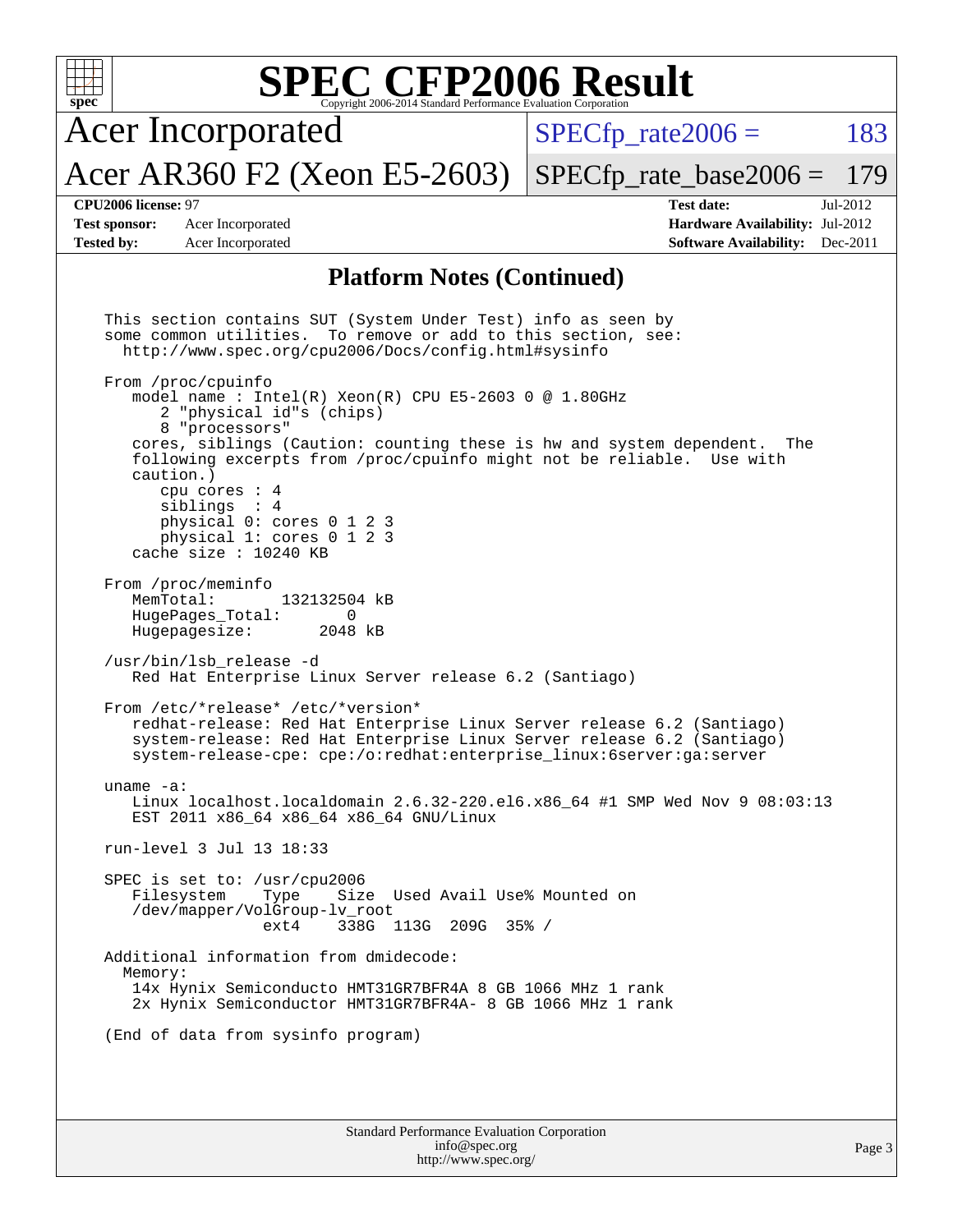| $spec^*$                                                                                                                                                                                                                                                                                                                                                                                                                                                                                                                                                                                                                | Copyright 2006-2014 Standard Performance Evaluation Corporation                      | <b>SPEC CFP2006 Result</b> |                                        |
|-------------------------------------------------------------------------------------------------------------------------------------------------------------------------------------------------------------------------------------------------------------------------------------------------------------------------------------------------------------------------------------------------------------------------------------------------------------------------------------------------------------------------------------------------------------------------------------------------------------------------|--------------------------------------------------------------------------------------|----------------------------|----------------------------------------|
| <b>Acer Incorporated</b>                                                                                                                                                                                                                                                                                                                                                                                                                                                                                                                                                                                                |                                                                                      | $SPECfp\_rate2006 =$       | 183                                    |
| Acer AR360 F2 (Xeon E5-2603)                                                                                                                                                                                                                                                                                                                                                                                                                                                                                                                                                                                            |                                                                                      | $SPECfp\_rate\_base2006 =$ | 179                                    |
| CPU2006 license: 97                                                                                                                                                                                                                                                                                                                                                                                                                                                                                                                                                                                                     |                                                                                      | <b>Test date:</b>          | Jul-2012                               |
| <b>Test sponsor:</b><br>Acer Incorporated                                                                                                                                                                                                                                                                                                                                                                                                                                                                                                                                                                               |                                                                                      |                            | Hardware Availability: Jul-2012        |
| <b>Tested by:</b><br>Acer Incorporated                                                                                                                                                                                                                                                                                                                                                                                                                                                                                                                                                                                  |                                                                                      |                            | <b>Software Availability:</b> Dec-2011 |
|                                                                                                                                                                                                                                                                                                                                                                                                                                                                                                                                                                                                                         | <b>General Notes</b>                                                                 |                            |                                        |
| Environment variables set by runspec before the start of the run:<br>LD_LIBRARY_PATH = "/usr/cpu2006/libs/32:/usr/cpu2006/libs/64"                                                                                                                                                                                                                                                                                                                                                                                                                                                                                      |                                                                                      |                            |                                        |
| Binaries compiled on a system with 1x Core i7-860 CPU + 8GB<br>memory using RHEL5.5<br>Transparent Huge Pages enabled with:<br>echo always > /sys/kernel/mm/redhat_transparent_hugepage/enabled<br>Filesystem page cache cleared with:<br>/proc/sys/vm/drop_caches<br>echo 1<br>runspec command invoked through numactl i.e.:<br>numactl --interleave=all runspec <etc><br/>The Acer AR360 F2 and AR380 F2 are electronically equivalent.<br/>This result was measured on Acer AR360 F2.</etc>                                                                                                                          |                                                                                      |                            |                                        |
| C benchmarks:<br>icc<br>$-m64$<br>$C_{++}$ benchmarks:<br>$icpc$ $-m64$<br>Fortran benchmarks:<br>ifort -m64<br>Benchmarks using both Fortran and C:<br>$-m64$ ifort $-m64$<br>icc                                                                                                                                                                                                                                                                                                                                                                                                                                      | <b>Base Compiler Invocation</b>                                                      |                            |                                        |
|                                                                                                                                                                                                                                                                                                                                                                                                                                                                                                                                                                                                                         | <b>Base Portability Flags</b>                                                        |                            |                                        |
| 410.bwaves: -DSPEC_CPU_LP64<br>416.gamess: -DSPEC_CPU_LP64<br>433.milc: -DSPEC_CPU_LP64<br>434.zeusmp: -DSPEC_CPU_LP64<br>435.gromacs: -DSPEC_CPU_LP64 -nofor_main<br>436.cactusADM: -DSPEC_CPU_LP64 -nofor_main<br>437.leslie3d: -DSPEC CPU LP64<br>444.namd: - DSPEC CPU LP64<br>447.dealII: -DSPEC_CPU_LP64<br>450.soplex: - DSPEC_CPU_LP64<br>453.povray: -DSPEC_CPU_LP64<br>454.calculix: -DSPEC_CPU_LP64 -nofor_main<br>459.GemsFDTD: -DSPEC_CPU_LP64<br>465.tonto: -DSPEC_CPU_LP64<br>470.1bm: -DSPEC_CPU_LP64<br>481.wrf: -DSPEC_CPU_LP64 -DSPEC_CPU_CASE_FLAG -DSPEC_CPU_LINUX<br>482.sphinx3: -DSPEC_CPU_LP64 |                                                                                      |                            |                                        |
|                                                                                                                                                                                                                                                                                                                                                                                                                                                                                                                                                                                                                         | Standard Performance Evaluation Corporation<br>info@spec.org<br>http://www.spec.org/ |                            | Page 4                                 |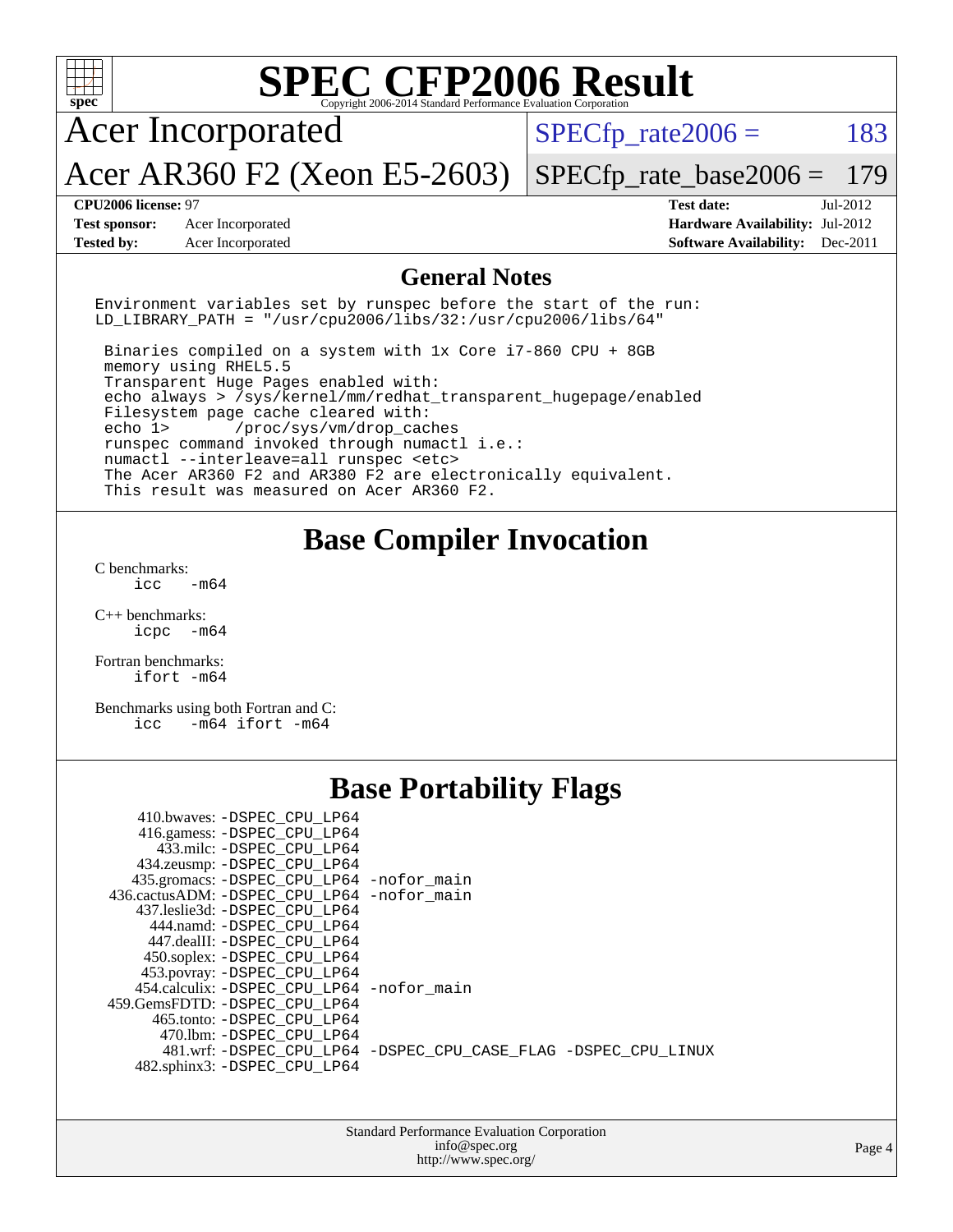

# **[SPEC CFP2006 Result](http://www.spec.org/auto/cpu2006/Docs/result-fields.html#SPECCFP2006Result)**

Acer Incorporated

 $SPECTp_rate2006 = 183$ 

Acer AR360 F2 (Xeon E5-2603) [SPECfp\\_rate\\_base2006 =](http://www.spec.org/auto/cpu2006/Docs/result-fields.html#SPECfpratebase2006) 179

**[Test sponsor:](http://www.spec.org/auto/cpu2006/Docs/result-fields.html#Testsponsor)** Acer Incorporated **[Hardware Availability:](http://www.spec.org/auto/cpu2006/Docs/result-fields.html#HardwareAvailability)** Jul-2012

**[CPU2006 license:](http://www.spec.org/auto/cpu2006/Docs/result-fields.html#CPU2006license)** 97 **[Test date:](http://www.spec.org/auto/cpu2006/Docs/result-fields.html#Testdate)** Jul-2012 **[Tested by:](http://www.spec.org/auto/cpu2006/Docs/result-fields.html#Testedby)** Acer Incorporated **[Software Availability:](http://www.spec.org/auto/cpu2006/Docs/result-fields.html#SoftwareAvailability)** Dec-2011

#### **[Base Optimization Flags](http://www.spec.org/auto/cpu2006/Docs/result-fields.html#BaseOptimizationFlags)**

[C benchmarks](http://www.spec.org/auto/cpu2006/Docs/result-fields.html#Cbenchmarks): [-xAVX](http://www.spec.org/cpu2006/results/res2012q3/cpu2006-20120717-23776.flags.html#user_CCbase_f-xAVX) [-ipo](http://www.spec.org/cpu2006/results/res2012q3/cpu2006-20120717-23776.flags.html#user_CCbase_f-ipo) [-O3](http://www.spec.org/cpu2006/results/res2012q3/cpu2006-20120717-23776.flags.html#user_CCbase_f-O3) [-no-prec-div](http://www.spec.org/cpu2006/results/res2012q3/cpu2006-20120717-23776.flags.html#user_CCbase_f-no-prec-div) [-static](http://www.spec.org/cpu2006/results/res2012q3/cpu2006-20120717-23776.flags.html#user_CCbase_f-static) [-opt-prefetch](http://www.spec.org/cpu2006/results/res2012q3/cpu2006-20120717-23776.flags.html#user_CCbase_f-opt-prefetch) [-auto-p32](http://www.spec.org/cpu2006/results/res2012q3/cpu2006-20120717-23776.flags.html#user_CCbase_f-auto-p32) [-ansi-alias](http://www.spec.org/cpu2006/results/res2012q3/cpu2006-20120717-23776.flags.html#user_CCbase_f-ansi-alias) [-opt-mem-layout-trans=3](http://www.spec.org/cpu2006/results/res2012q3/cpu2006-20120717-23776.flags.html#user_CCbase_f-opt-mem-layout-trans_a7b82ad4bd7abf52556d4961a2ae94d5) [C++ benchmarks:](http://www.spec.org/auto/cpu2006/Docs/result-fields.html#CXXbenchmarks) [-xAVX](http://www.spec.org/cpu2006/results/res2012q3/cpu2006-20120717-23776.flags.html#user_CXXbase_f-xAVX) [-ipo](http://www.spec.org/cpu2006/results/res2012q3/cpu2006-20120717-23776.flags.html#user_CXXbase_f-ipo) [-O3](http://www.spec.org/cpu2006/results/res2012q3/cpu2006-20120717-23776.flags.html#user_CXXbase_f-O3) [-no-prec-div](http://www.spec.org/cpu2006/results/res2012q3/cpu2006-20120717-23776.flags.html#user_CXXbase_f-no-prec-div) [-static](http://www.spec.org/cpu2006/results/res2012q3/cpu2006-20120717-23776.flags.html#user_CXXbase_f-static) [-opt-prefetch](http://www.spec.org/cpu2006/results/res2012q3/cpu2006-20120717-23776.flags.html#user_CXXbase_f-opt-prefetch) [-auto-p32](http://www.spec.org/cpu2006/results/res2012q3/cpu2006-20120717-23776.flags.html#user_CXXbase_f-auto-p32) [-ansi-alias](http://www.spec.org/cpu2006/results/res2012q3/cpu2006-20120717-23776.flags.html#user_CXXbase_f-ansi-alias) [-opt-mem-layout-trans=3](http://www.spec.org/cpu2006/results/res2012q3/cpu2006-20120717-23776.flags.html#user_CXXbase_f-opt-mem-layout-trans_a7b82ad4bd7abf52556d4961a2ae94d5) [Fortran benchmarks](http://www.spec.org/auto/cpu2006/Docs/result-fields.html#Fortranbenchmarks): [-xAVX](http://www.spec.org/cpu2006/results/res2012q3/cpu2006-20120717-23776.flags.html#user_FCbase_f-xAVX) [-ipo](http://www.spec.org/cpu2006/results/res2012q3/cpu2006-20120717-23776.flags.html#user_FCbase_f-ipo) [-O3](http://www.spec.org/cpu2006/results/res2012q3/cpu2006-20120717-23776.flags.html#user_FCbase_f-O3) [-no-prec-div](http://www.spec.org/cpu2006/results/res2012q3/cpu2006-20120717-23776.flags.html#user_FCbase_f-no-prec-div) [-static](http://www.spec.org/cpu2006/results/res2012q3/cpu2006-20120717-23776.flags.html#user_FCbase_f-static) [-opt-prefetch](http://www.spec.org/cpu2006/results/res2012q3/cpu2006-20120717-23776.flags.html#user_FCbase_f-opt-prefetch) [Benchmarks using both Fortran and C](http://www.spec.org/auto/cpu2006/Docs/result-fields.html#BenchmarksusingbothFortranandC): [-xAVX](http://www.spec.org/cpu2006/results/res2012q3/cpu2006-20120717-23776.flags.html#user_CC_FCbase_f-xAVX) [-ipo](http://www.spec.org/cpu2006/results/res2012q3/cpu2006-20120717-23776.flags.html#user_CC_FCbase_f-ipo) [-O3](http://www.spec.org/cpu2006/results/res2012q3/cpu2006-20120717-23776.flags.html#user_CC_FCbase_f-O3) [-no-prec-div](http://www.spec.org/cpu2006/results/res2012q3/cpu2006-20120717-23776.flags.html#user_CC_FCbase_f-no-prec-div) [-static](http://www.spec.org/cpu2006/results/res2012q3/cpu2006-20120717-23776.flags.html#user_CC_FCbase_f-static) [-opt-prefetch](http://www.spec.org/cpu2006/results/res2012q3/cpu2006-20120717-23776.flags.html#user_CC_FCbase_f-opt-prefetch) [-auto-p32](http://www.spec.org/cpu2006/results/res2012q3/cpu2006-20120717-23776.flags.html#user_CC_FCbase_f-auto-p32) [-ansi-alias](http://www.spec.org/cpu2006/results/res2012q3/cpu2006-20120717-23776.flags.html#user_CC_FCbase_f-ansi-alias) [-opt-mem-layout-trans=3](http://www.spec.org/cpu2006/results/res2012q3/cpu2006-20120717-23776.flags.html#user_CC_FCbase_f-opt-mem-layout-trans_a7b82ad4bd7abf52556d4961a2ae94d5)

## **[Peak Compiler Invocation](http://www.spec.org/auto/cpu2006/Docs/result-fields.html#PeakCompilerInvocation)**

[C benchmarks \(except as noted below\)](http://www.spec.org/auto/cpu2006/Docs/result-fields.html#Cbenchmarksexceptasnotedbelow):  $\text{icc}$  -m64

482.sphinx3: [icc -m32](http://www.spec.org/cpu2006/results/res2012q3/cpu2006-20120717-23776.flags.html#user_peakCCLD482_sphinx3_intel_icc_a6a621f8d50482236b970c6ac5f55f93)

[C++ benchmarks \(except as noted below\):](http://www.spec.org/auto/cpu2006/Docs/result-fields.html#CXXbenchmarksexceptasnotedbelow) [icpc -m64](http://www.spec.org/cpu2006/results/res2012q3/cpu2006-20120717-23776.flags.html#user_CXXpeak_intel_icpc_64bit_bedb90c1146cab66620883ef4f41a67e)

450.soplex: [icpc -m32](http://www.spec.org/cpu2006/results/res2012q3/cpu2006-20120717-23776.flags.html#user_peakCXXLD450_soplex_intel_icpc_4e5a5ef1a53fd332b3c49e69c3330699)

[Fortran benchmarks](http://www.spec.org/auto/cpu2006/Docs/result-fields.html#Fortranbenchmarks): [ifort -m64](http://www.spec.org/cpu2006/results/res2012q3/cpu2006-20120717-23776.flags.html#user_FCpeak_intel_ifort_64bit_ee9d0fb25645d0210d97eb0527dcc06e)

[Benchmarks using both Fortran and C](http://www.spec.org/auto/cpu2006/Docs/result-fields.html#BenchmarksusingbothFortranandC): [icc -m64](http://www.spec.org/cpu2006/results/res2012q3/cpu2006-20120717-23776.flags.html#user_CC_FCpeak_intel_icc_64bit_0b7121f5ab7cfabee23d88897260401c) [ifort -m64](http://www.spec.org/cpu2006/results/res2012q3/cpu2006-20120717-23776.flags.html#user_CC_FCpeak_intel_ifort_64bit_ee9d0fb25645d0210d97eb0527dcc06e)

## **[Peak Portability Flags](http://www.spec.org/auto/cpu2006/Docs/result-fields.html#PeakPortabilityFlags)**

 410.bwaves: [-DSPEC\\_CPU\\_LP64](http://www.spec.org/cpu2006/results/res2012q3/cpu2006-20120717-23776.flags.html#suite_peakPORTABILITY410_bwaves_DSPEC_CPU_LP64) 416.gamess: [-DSPEC\\_CPU\\_LP64](http://www.spec.org/cpu2006/results/res2012q3/cpu2006-20120717-23776.flags.html#suite_peakPORTABILITY416_gamess_DSPEC_CPU_LP64) 433.milc: [-DSPEC\\_CPU\\_LP64](http://www.spec.org/cpu2006/results/res2012q3/cpu2006-20120717-23776.flags.html#suite_peakPORTABILITY433_milc_DSPEC_CPU_LP64) 434.zeusmp: [-DSPEC\\_CPU\\_LP64](http://www.spec.org/cpu2006/results/res2012q3/cpu2006-20120717-23776.flags.html#suite_peakPORTABILITY434_zeusmp_DSPEC_CPU_LP64) 435.gromacs: [-DSPEC\\_CPU\\_LP64](http://www.spec.org/cpu2006/results/res2012q3/cpu2006-20120717-23776.flags.html#suite_peakPORTABILITY435_gromacs_DSPEC_CPU_LP64) [-nofor\\_main](http://www.spec.org/cpu2006/results/res2012q3/cpu2006-20120717-23776.flags.html#user_peakLDPORTABILITY435_gromacs_f-nofor_main) 436.cactusADM: [-DSPEC\\_CPU\\_LP64](http://www.spec.org/cpu2006/results/res2012q3/cpu2006-20120717-23776.flags.html#suite_peakPORTABILITY436_cactusADM_DSPEC_CPU_LP64) [-nofor\\_main](http://www.spec.org/cpu2006/results/res2012q3/cpu2006-20120717-23776.flags.html#user_peakLDPORTABILITY436_cactusADM_f-nofor_main) 437.leslie3d: [-DSPEC\\_CPU\\_LP64](http://www.spec.org/cpu2006/results/res2012q3/cpu2006-20120717-23776.flags.html#suite_peakPORTABILITY437_leslie3d_DSPEC_CPU_LP64) 444.namd: [-DSPEC\\_CPU\\_LP64](http://www.spec.org/cpu2006/results/res2012q3/cpu2006-20120717-23776.flags.html#suite_peakPORTABILITY444_namd_DSPEC_CPU_LP64) 447.dealII: [-DSPEC\\_CPU\\_LP64](http://www.spec.org/cpu2006/results/res2012q3/cpu2006-20120717-23776.flags.html#suite_peakPORTABILITY447_dealII_DSPEC_CPU_LP64) 453.povray: [-DSPEC\\_CPU\\_LP64](http://www.spec.org/cpu2006/results/res2012q3/cpu2006-20120717-23776.flags.html#suite_peakPORTABILITY453_povray_DSPEC_CPU_LP64)

Continued on next page

Standard Performance Evaluation Corporation [info@spec.org](mailto:info@spec.org) <http://www.spec.org/>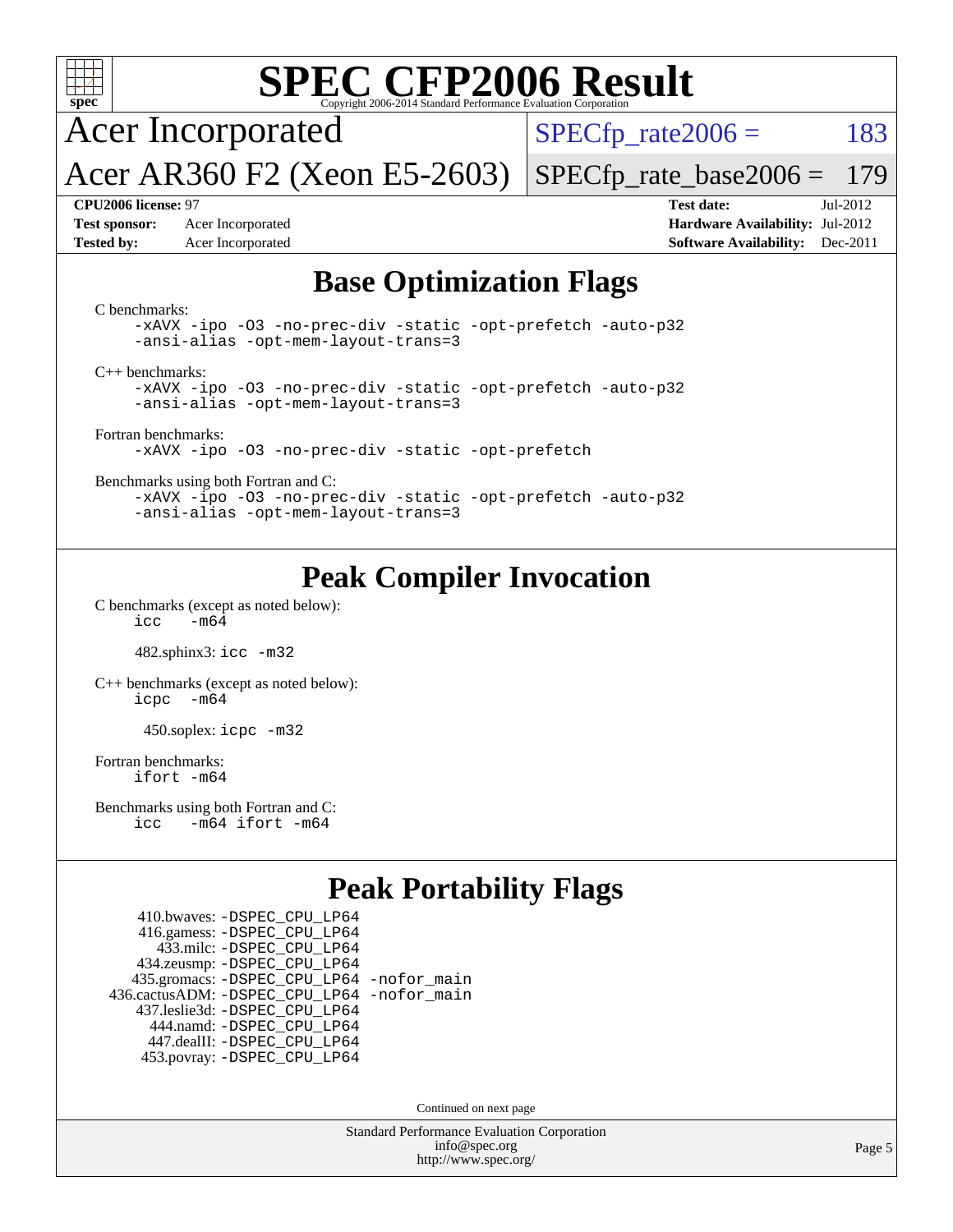

# **[SPEC CFP2006 Result](http://www.spec.org/auto/cpu2006/Docs/result-fields.html#SPECCFP2006Result)**

Acer Incorporated

 $SPECTp_rate2006 = 183$ 

Acer AR360 F2 (Xeon E5-2603)

 $SPECTp$  rate base  $2006 = 179$ 

**[CPU2006 license:](http://www.spec.org/auto/cpu2006/Docs/result-fields.html#CPU2006license)** 97 **[Test date:](http://www.spec.org/auto/cpu2006/Docs/result-fields.html#Testdate)** Jul-2012 **[Test sponsor:](http://www.spec.org/auto/cpu2006/Docs/result-fields.html#Testsponsor)** Acer Incorporated **Acer Incorporated <b>[Hardware Availability:](http://www.spec.org/auto/cpu2006/Docs/result-fields.html#HardwareAvailability)** Jul-2012 **[Tested by:](http://www.spec.org/auto/cpu2006/Docs/result-fields.html#Testedby)** Acer Incorporated **[Software Availability:](http://www.spec.org/auto/cpu2006/Docs/result-fields.html#SoftwareAvailability)** Dec-2011

# **[Peak Portability Flags \(Continued\)](http://www.spec.org/auto/cpu2006/Docs/result-fields.html#PeakPortabilityFlags)**

 454.calculix: [-DSPEC\\_CPU\\_LP64](http://www.spec.org/cpu2006/results/res2012q3/cpu2006-20120717-23776.flags.html#suite_peakPORTABILITY454_calculix_DSPEC_CPU_LP64) [-nofor\\_main](http://www.spec.org/cpu2006/results/res2012q3/cpu2006-20120717-23776.flags.html#user_peakLDPORTABILITY454_calculix_f-nofor_main) 465.tonto: [-DSPEC\\_CPU\\_LP64](http://www.spec.org/cpu2006/results/res2012q3/cpu2006-20120717-23776.flags.html#suite_peakPORTABILITY465_tonto_DSPEC_CPU_LP64) 470.lbm: [-DSPEC\\_CPU\\_LP64](http://www.spec.org/cpu2006/results/res2012q3/cpu2006-20120717-23776.flags.html#suite_peakPORTABILITY470_lbm_DSPEC_CPU_LP64) 481.wrf: [-DSPEC\\_CPU\\_LP64](http://www.spec.org/cpu2006/results/res2012q3/cpu2006-20120717-23776.flags.html#suite_peakPORTABILITY481_wrf_DSPEC_CPU_LP64) [-DSPEC\\_CPU\\_CASE\\_FLAG](http://www.spec.org/cpu2006/results/res2012q3/cpu2006-20120717-23776.flags.html#b481.wrf_peakCPORTABILITY_DSPEC_CPU_CASE_FLAG) [-DSPEC\\_CPU\\_LINUX](http://www.spec.org/cpu2006/results/res2012q3/cpu2006-20120717-23776.flags.html#b481.wrf_peakCPORTABILITY_DSPEC_CPU_LINUX)

## **[Peak Optimization Flags](http://www.spec.org/auto/cpu2006/Docs/result-fields.html#PeakOptimizationFlags)**

[C benchmarks](http://www.spec.org/auto/cpu2006/Docs/result-fields.html#Cbenchmarks):

 433.milc: [-xAVX](http://www.spec.org/cpu2006/results/res2012q3/cpu2006-20120717-23776.flags.html#user_peakPASS2_CFLAGSPASS2_LDFLAGS433_milc_f-xAVX)(pass 2) [-prof-gen](http://www.spec.org/cpu2006/results/res2012q3/cpu2006-20120717-23776.flags.html#user_peakPASS1_CFLAGSPASS1_LDFLAGS433_milc_prof_gen_e43856698f6ca7b7e442dfd80e94a8fc)(pass 1) [-ipo](http://www.spec.org/cpu2006/results/res2012q3/cpu2006-20120717-23776.flags.html#user_peakPASS2_CFLAGSPASS2_LDFLAGS433_milc_f-ipo)(pass 2) [-O3](http://www.spec.org/cpu2006/results/res2012q3/cpu2006-20120717-23776.flags.html#user_peakPASS2_CFLAGSPASS2_LDFLAGS433_milc_f-O3)(pass 2) [-no-prec-div](http://www.spec.org/cpu2006/results/res2012q3/cpu2006-20120717-23776.flags.html#user_peakPASS2_CFLAGSPASS2_LDFLAGS433_milc_f-no-prec-div)(pass 2) [-prof-use](http://www.spec.org/cpu2006/results/res2012q3/cpu2006-20120717-23776.flags.html#user_peakPASS2_CFLAGSPASS2_LDFLAGS433_milc_prof_use_bccf7792157ff70d64e32fe3e1250b55)(pass 2) [-static](http://www.spec.org/cpu2006/results/res2012q3/cpu2006-20120717-23776.flags.html#user_peakOPTIMIZE433_milc_f-static) [-auto-ilp32](http://www.spec.org/cpu2006/results/res2012q3/cpu2006-20120717-23776.flags.html#user_peakCOPTIMIZE433_milc_f-auto-ilp32) [-opt-mem-layout-trans=3](http://www.spec.org/cpu2006/results/res2012q3/cpu2006-20120717-23776.flags.html#user_peakCOPTIMIZE433_milc_f-opt-mem-layout-trans_a7b82ad4bd7abf52556d4961a2ae94d5)

 $470$ .lbm: basepeak = yes

482.sphinx3: [-xAVX](http://www.spec.org/cpu2006/results/res2012q3/cpu2006-20120717-23776.flags.html#user_peakOPTIMIZE482_sphinx3_f-xAVX) [-ipo](http://www.spec.org/cpu2006/results/res2012q3/cpu2006-20120717-23776.flags.html#user_peakOPTIMIZE482_sphinx3_f-ipo) [-O3](http://www.spec.org/cpu2006/results/res2012q3/cpu2006-20120717-23776.flags.html#user_peakOPTIMIZE482_sphinx3_f-O3) [-no-prec-div](http://www.spec.org/cpu2006/results/res2012q3/cpu2006-20120717-23776.flags.html#user_peakOPTIMIZE482_sphinx3_f-no-prec-div) [-unroll2](http://www.spec.org/cpu2006/results/res2012q3/cpu2006-20120717-23776.flags.html#user_peakCOPTIMIZE482_sphinx3_f-unroll_784dae83bebfb236979b41d2422d7ec2)

[C++ benchmarks:](http://www.spec.org/auto/cpu2006/Docs/result-fields.html#CXXbenchmarks)

 444.namd: [-xAVX](http://www.spec.org/cpu2006/results/res2012q3/cpu2006-20120717-23776.flags.html#user_peakPASS2_CXXFLAGSPASS2_LDFLAGS444_namd_f-xAVX)(pass 2) [-prof-gen](http://www.spec.org/cpu2006/results/res2012q3/cpu2006-20120717-23776.flags.html#user_peakPASS1_CXXFLAGSPASS1_LDFLAGS444_namd_prof_gen_e43856698f6ca7b7e442dfd80e94a8fc)(pass 1) [-ipo](http://www.spec.org/cpu2006/results/res2012q3/cpu2006-20120717-23776.flags.html#user_peakPASS2_CXXFLAGSPASS2_LDFLAGS444_namd_f-ipo)(pass 2) [-O3](http://www.spec.org/cpu2006/results/res2012q3/cpu2006-20120717-23776.flags.html#user_peakPASS2_CXXFLAGSPASS2_LDFLAGS444_namd_f-O3)(pass 2) [-no-prec-div](http://www.spec.org/cpu2006/results/res2012q3/cpu2006-20120717-23776.flags.html#user_peakPASS2_CXXFLAGSPASS2_LDFLAGS444_namd_f-no-prec-div)(pass 2) [-prof-use](http://www.spec.org/cpu2006/results/res2012q3/cpu2006-20120717-23776.flags.html#user_peakPASS2_CXXFLAGSPASS2_LDFLAGS444_namd_prof_use_bccf7792157ff70d64e32fe3e1250b55)(pass 2) [-fno-alias](http://www.spec.org/cpu2006/results/res2012q3/cpu2006-20120717-23776.flags.html#user_peakCXXOPTIMIZE444_namd_f-no-alias_694e77f6c5a51e658e82ccff53a9e63a) [-auto-ilp32](http://www.spec.org/cpu2006/results/res2012q3/cpu2006-20120717-23776.flags.html#user_peakCXXOPTIMIZE444_namd_f-auto-ilp32)

447.dealII: basepeak = yes

 $450$ .soplex:  $-x$ AVX(pass 2)  $-p$ rof-gen(pass 1)  $-i$ po(pass 2)  $-03$ (pass 2) [-no-prec-div](http://www.spec.org/cpu2006/results/res2012q3/cpu2006-20120717-23776.flags.html#user_peakPASS2_CXXFLAGSPASS2_LDFLAGS450_soplex_f-no-prec-div)(pass 2) [-prof-use](http://www.spec.org/cpu2006/results/res2012q3/cpu2006-20120717-23776.flags.html#user_peakPASS2_CXXFLAGSPASS2_LDFLAGS450_soplex_prof_use_bccf7792157ff70d64e32fe3e1250b55)(pass 2) [-opt-malloc-options=3](http://www.spec.org/cpu2006/results/res2012q3/cpu2006-20120717-23776.flags.html#user_peakOPTIMIZE450_soplex_f-opt-malloc-options_13ab9b803cf986b4ee62f0a5998c2238)

 453.povray: [-xAVX](http://www.spec.org/cpu2006/results/res2012q3/cpu2006-20120717-23776.flags.html#user_peakPASS2_CXXFLAGSPASS2_LDFLAGS453_povray_f-xAVX)(pass 2) [-prof-gen](http://www.spec.org/cpu2006/results/res2012q3/cpu2006-20120717-23776.flags.html#user_peakPASS1_CXXFLAGSPASS1_LDFLAGS453_povray_prof_gen_e43856698f6ca7b7e442dfd80e94a8fc)(pass 1) [-ipo](http://www.spec.org/cpu2006/results/res2012q3/cpu2006-20120717-23776.flags.html#user_peakPASS2_CXXFLAGSPASS2_LDFLAGS453_povray_f-ipo)(pass 2) [-O3](http://www.spec.org/cpu2006/results/res2012q3/cpu2006-20120717-23776.flags.html#user_peakPASS2_CXXFLAGSPASS2_LDFLAGS453_povray_f-O3)(pass 2) [-no-prec-div](http://www.spec.org/cpu2006/results/res2012q3/cpu2006-20120717-23776.flags.html#user_peakPASS2_CXXFLAGSPASS2_LDFLAGS453_povray_f-no-prec-div)(pass 2) [-prof-use](http://www.spec.org/cpu2006/results/res2012q3/cpu2006-20120717-23776.flags.html#user_peakPASS2_CXXFLAGSPASS2_LDFLAGS453_povray_prof_use_bccf7792157ff70d64e32fe3e1250b55)(pass 2) [-unroll4](http://www.spec.org/cpu2006/results/res2012q3/cpu2006-20120717-23776.flags.html#user_peakCXXOPTIMIZE453_povray_f-unroll_4e5e4ed65b7fd20bdcd365bec371b81f) [-ansi-alias](http://www.spec.org/cpu2006/results/res2012q3/cpu2006-20120717-23776.flags.html#user_peakCXXOPTIMIZE453_povray_f-ansi-alias)

[Fortran benchmarks](http://www.spec.org/auto/cpu2006/Docs/result-fields.html#Fortranbenchmarks):

 410.bwaves: [-xAVX](http://www.spec.org/cpu2006/results/res2012q3/cpu2006-20120717-23776.flags.html#user_peakPASS2_FFLAGSPASS2_LDFLAGS410_bwaves_f-xAVX)(pass 2) [-prof-gen](http://www.spec.org/cpu2006/results/res2012q3/cpu2006-20120717-23776.flags.html#user_peakPASS1_FFLAGSPASS1_LDFLAGS410_bwaves_prof_gen_e43856698f6ca7b7e442dfd80e94a8fc)(pass 1) [-ipo](http://www.spec.org/cpu2006/results/res2012q3/cpu2006-20120717-23776.flags.html#user_peakPASS2_FFLAGSPASS2_LDFLAGS410_bwaves_f-ipo)(pass 2) [-O3](http://www.spec.org/cpu2006/results/res2012q3/cpu2006-20120717-23776.flags.html#user_peakPASS2_FFLAGSPASS2_LDFLAGS410_bwaves_f-O3)(pass 2) [-no-prec-div](http://www.spec.org/cpu2006/results/res2012q3/cpu2006-20120717-23776.flags.html#user_peakPASS2_FFLAGSPASS2_LDFLAGS410_bwaves_f-no-prec-div)(pass 2) [-prof-use](http://www.spec.org/cpu2006/results/res2012q3/cpu2006-20120717-23776.flags.html#user_peakPASS2_FFLAGSPASS2_LDFLAGS410_bwaves_prof_use_bccf7792157ff70d64e32fe3e1250b55)(pass 2) [-static](http://www.spec.org/cpu2006/results/res2012q3/cpu2006-20120717-23776.flags.html#user_peakOPTIMIZE410_bwaves_f-static)

 416.gamess: [-xAVX](http://www.spec.org/cpu2006/results/res2012q3/cpu2006-20120717-23776.flags.html#user_peakPASS2_FFLAGSPASS2_LDFLAGS416_gamess_f-xAVX)(pass 2) [-prof-gen](http://www.spec.org/cpu2006/results/res2012q3/cpu2006-20120717-23776.flags.html#user_peakPASS1_FFLAGSPASS1_LDFLAGS416_gamess_prof_gen_e43856698f6ca7b7e442dfd80e94a8fc)(pass 1) [-ipo](http://www.spec.org/cpu2006/results/res2012q3/cpu2006-20120717-23776.flags.html#user_peakPASS2_FFLAGSPASS2_LDFLAGS416_gamess_f-ipo)(pass 2) [-O3](http://www.spec.org/cpu2006/results/res2012q3/cpu2006-20120717-23776.flags.html#user_peakPASS2_FFLAGSPASS2_LDFLAGS416_gamess_f-O3)(pass 2)  $-$ no-prec-div $(pass 2)$  [-prof-use](http://www.spec.org/cpu2006/results/res2012q3/cpu2006-20120717-23776.flags.html#user_peakPASS2_FFLAGSPASS2_LDFLAGS416_gamess_prof_use_bccf7792157ff70d64e32fe3e1250b55) $(pass 2)$  -unroll<sup>2</sup> [-inline-level=0](http://www.spec.org/cpu2006/results/res2012q3/cpu2006-20120717-23776.flags.html#user_peakOPTIMIZE416_gamess_f-inline-level_318d07a09274ad25e8d15dbfaa68ba50) [-scalar-rep-](http://www.spec.org/cpu2006/results/res2012q3/cpu2006-20120717-23776.flags.html#user_peakOPTIMIZE416_gamess_f-disablescalarrep_abbcad04450fb118e4809c81d83c8a1d) [-static](http://www.spec.org/cpu2006/results/res2012q3/cpu2006-20120717-23776.flags.html#user_peakOPTIMIZE416_gamess_f-static)

434.zeusmp: basepeak = yes

437.leslie3d: [-xAVX](http://www.spec.org/cpu2006/results/res2012q3/cpu2006-20120717-23776.flags.html#user_peakOPTIMIZE437_leslie3d_f-xAVX) [-ipo](http://www.spec.org/cpu2006/results/res2012q3/cpu2006-20120717-23776.flags.html#user_peakOPTIMIZE437_leslie3d_f-ipo) [-O3](http://www.spec.org/cpu2006/results/res2012q3/cpu2006-20120717-23776.flags.html#user_peakOPTIMIZE437_leslie3d_f-O3) [-no-prec-div](http://www.spec.org/cpu2006/results/res2012q3/cpu2006-20120717-23776.flags.html#user_peakOPTIMIZE437_leslie3d_f-no-prec-div) [-static](http://www.spec.org/cpu2006/results/res2012q3/cpu2006-20120717-23776.flags.html#user_peakOPTIMIZE437_leslie3d_f-static) [-opt-prefetch](http://www.spec.org/cpu2006/results/res2012q3/cpu2006-20120717-23776.flags.html#user_peakOPTIMIZE437_leslie3d_f-opt-prefetch)

```
 459.GemsFDTD: -xAVX(pass 2) -prof-gen(pass 1) -ipo(pass 2) -O3(pass 2)
  -no-prec-div(pass 2) -prof-use(pass 2) -opt-malloc-options=3
```
Continued on next page

Standard Performance Evaluation Corporation [info@spec.org](mailto:info@spec.org) <http://www.spec.org/>